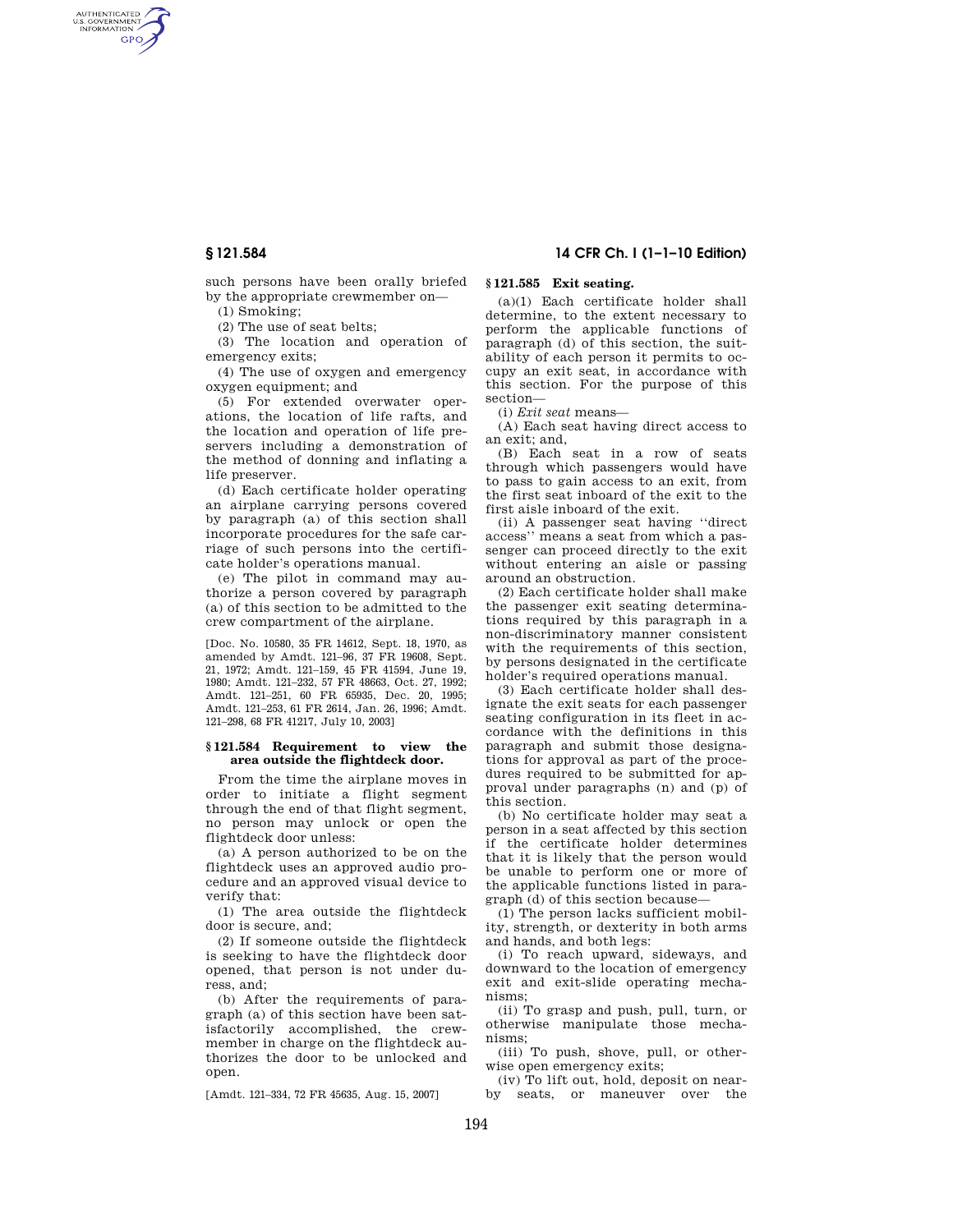## **Federal Aviation Administration, DOT § 121.585**

seatbacks to the next row objects the size and weight of over-wing window exit doors;

(v) To remove obstructions similar in

size and weight to over-wing exit doors; (vi) To reach the emergency exit expeditiously;

(vii) To maintain balance while removing obstructions;

(viii) To exit expeditiously;

(ix) To stabilize an escape slide after deployment; or

(x) To assist others in getting off an escape slide;

(2) The person is less than 15 years of age or lacks the capacity to perform one or more of the applicable functions listed in paragraph (d) of this section without the assistance of an adult companion, parent, or other relative;

(3) The person lacks the ability to read and understand instructions required by this section and related to emergency evacuation provided by the certificate holder in printed or graphic form or the ability to understand oral crew commands.

(4) The person lacks sufficient visual capacity to perform one or more of the applicable functions in paragraph (d) of this section without the assistance of visual aids beyond contact lenses or eyeglasses;

(5) The person lacks sufficient aural capacity to hear and understand instructions shouted by flight attendants, without assistance beyond a hearing aid;

(6) The person lacks the ability adequately to impart information orally to other passengers; or,

(7) The person has:

(i) A condition or responsibilities, such as caring for small children, that might prevent the person from performing one or more of the applicable functions listed in paragraph (d) of this section; or

(ii) A condition that might cause the person harm if he or she performs one or more of the applicable functions listed in paragraph (d) of this section.

(c) Each passenger shall comply with instructions given by a crewmember or other authorized employee of the certificate holder implementing exit seating restrictions established in accordance with this section.

(d) Each certificate holder shall include on passenger information cards, presented in the language in which briefings and oral commands are given by the crew, at each exit seat affected by this section, information that, in the event of an emergency in which a crewmember is not available to assist, a passenger occupying an exit seat may use if called upon to perform the following functions:

(1) Locate the emergency exit;

(2) Recognize the emergency exit opening mechanism;

(3) Comprehend the instructions for operating the emergency exit;

(4) Operate the emergency exit;

(5) Assess whether opening the emergency exit will increase the hazards to which passengers may be exposed;

(6) Follow oral directions and hand signals given by a crewmember;

(7) Stow or secure the emergency exit door so that it will not impede use of the exit;

(8) Assess the condition of an escape slide, activate the slide, and stabilize the slide after deployment to assist others in getting off the slide;

(9) Pass expeditiously through the emergency exit; and

(10) Assess, select, and follow a safe path away from the emergency exit.

(e) Each certificate holder shall include on passenger information cards, at each exit seat—

(1) In the primary language in which emergency commands are given by the crew, the selection criteria set forth in paragraph (b) of this section, and a request that a passenger identify himself or herself to allow reseating if he or she:

(i) Cannot meet the selection criteria set forth in paragraph (b) of this section;

(ii) Has a nondiscernible condition that will prevent him or her from performing the applicable functions listed in paragraph (d) of this section;

(iii) May suffer bodily harm as the result of performing one or more of those functions; or

(iv) Does not wish to perform those functions; and

(2) In each language used by the certificate holder for passenger information cards, a request that a passenger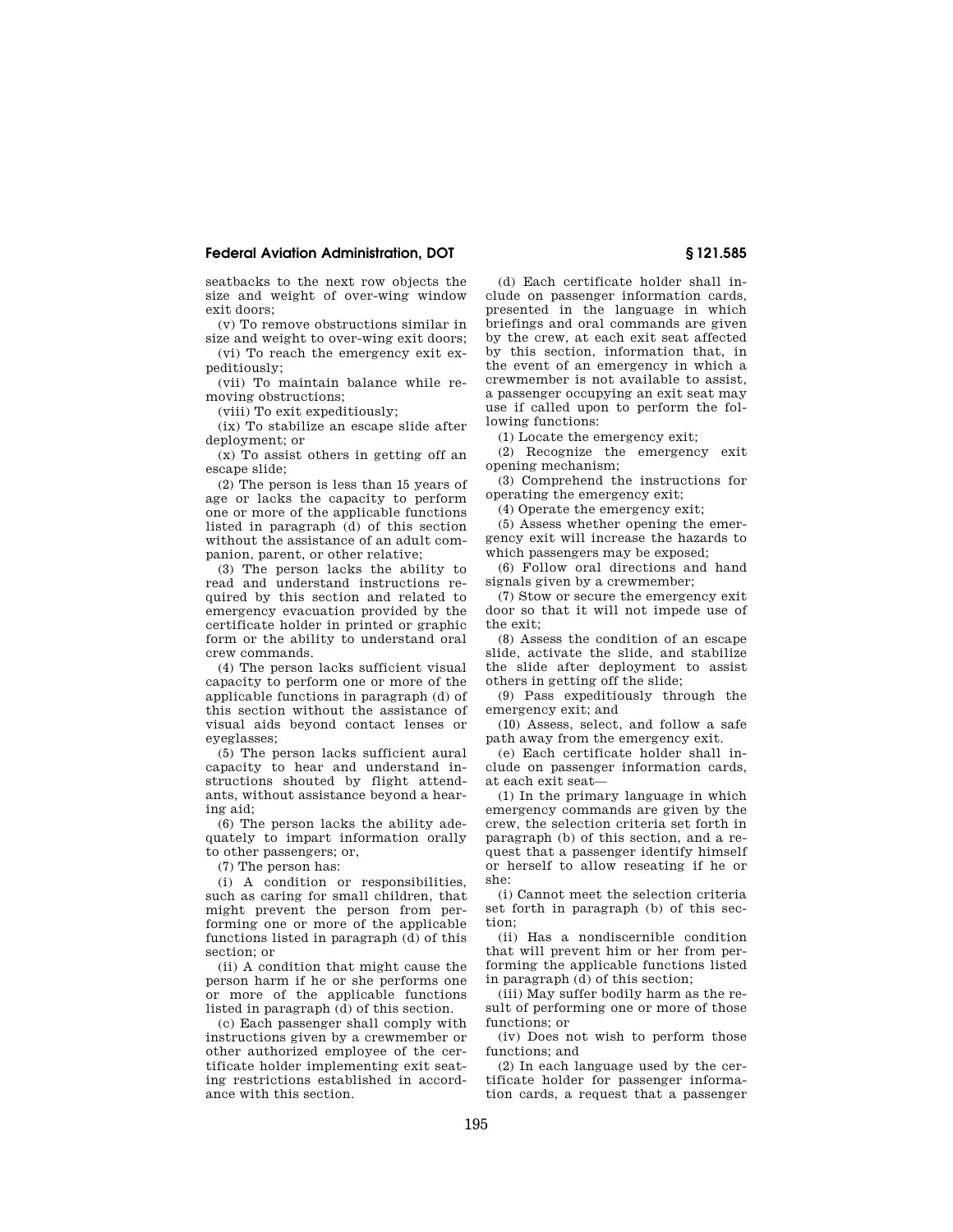identify himself or herself to allow reseating if he or she lacks the ability to read, speak, or understand the language or the graphic form in which instructions required by this section and related to emergency evacuation are provided by the certificate holder, or the ability to understand the specified language in which crew commands will be given in an emergency.

(3) May suffer bodily harm as the result of performing one or more of those functions; or,

(4) Does not wish to perform those functions.

A certificate holder shall not require the passenger to disclose his or her reason for needing reseating.

(f) Each certificate holder shall make available for inspection by the public at all passenger loading gates and ticket counters at each airport where it conducts passenger operations, written procedures established for making determinations in regard to exit row seating.

(g) No certificate holder may allow taxi or pushback unless at least one required crewmember has verified that no exit seat is occupied by a person the crewmember determines is likely to be unable to perform the applicable functions listed in paragraph (d) of this section.

(h) Each certificate holder shall include in its passenger briefings a reference to the passenger information cards, required by paragraphs (d) and (e), the selection criteria set forth in paragraph (b), and the functions to be performed, set forth in paragraph (d) of this section.

(i) Each certificate holder shall include in its passenger briefings a request that a passenger identify himself or herself to allow reseating if he or she—

(1) Cannot meet the selection criteria set forth in paragraph (b) of this section;

(2) Has a nondiscernible condition that will prevent him or her from performing the applicable functions listed in paragraph (d) of this section;

(3) May suffer bodily harm as the result of performing one or more of those functions listed in paragraph (d) of this section; or

**§ 121.585 14 CFR Ch. I (1–1–10 Edition)** 

(4) Does not wish to perform those functions listed in paragraph (d) of this section.

A certificate holder shall not require the passenger to disclose his or her reason for needing reseating.

(j) [Reserved]

(k) In the event a certificate holder determines in accordance with this section that it is likely that a passenger assigned to an exit seat would be unable to perform the functions listed in paragraph (d) of this section or a passenger requests a non-exit seat, the certificate holder shall expeditiously relocate the passenger to a non-exit seat.

(l) In the event of full booking in the non-exit seats and if necessary to accommodate a passenger being relocated from an exit seat, the certificate holder shall move a passenger who is willing and able to assume the evacuation functions that may be required, to an exit seat.

(m) A certificate holder may deny transportation to any passenger under this section only because—

(1) The passenger refuses to comply with instructions given by a crewmember or other authorized employee of the certificate holder implementing exit seating restrictions established in accordance with this section, or

(2) The only seat that will physically accommodate the person's handicap is an exit seat.

(n) In order to comply with this section certificate holders shall—

(1) Establish procedures that address:

(i) The criteria listed in paragraph (b) of this section;

(ii) The functions listed in paragraph (d) of this section;

(iii) The requirements for airport information, passenger information cards, crewmember verification of appropriate seating in exit seats, passenger briefings, seat assignments, and denial of transportation as set forth in this section;

(iv) How to resolve disputes arising from implementation of this section, including identification of the certificate holder employee on the airport to whom complaints should be addressed for resolution; and,

(2) Submit their procedures for preliminary review and approval to the